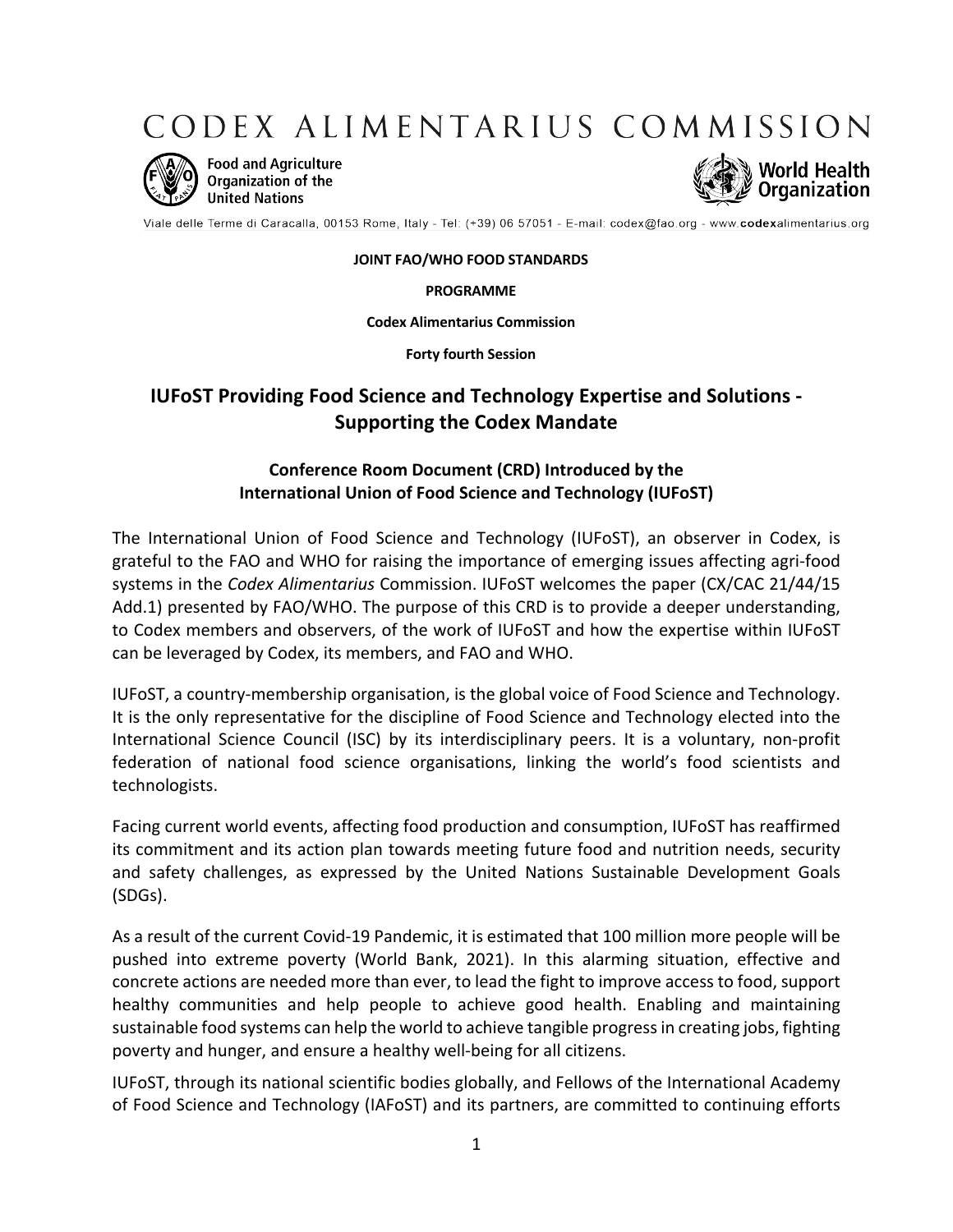to address food system issues at the global level, through solutions that meet local needs as well. This approach can help filling the gaps in the food supply side, drive demand changes, increase the efficiency of post-harvest operations, shorten the journey of food from farm to consumer and promote food and nutrition security.

As a part of the commitment to support new food sources and production systems, IUFoST has identified areas of priorities where, as an organisation and its adhering bodies, commit to continue their work towards:

- Further addressing and thus reducing food losses and waste;
- Mitigating environmental effects through encouragement for innovative, new technologies and sustainable diets;
- Expanding knowledge of traditional foods and processes and their health benefits;
- Working on influencing consumer demand for healthier diets by educating the consumer on food choices/habits and new healthy alternatives;
- Increasing knowledge on how food interacts with the body to reduce over-nutrition;
- Improving capacity building, education and training at all levels;
- Advocating safe food for all.

In this context, IUFoST has challenged its members and associates to work on all fronts to:

- $\bullet$  Improve processes followed in food systems<sup>1</sup>;
- Engage creatively with partners across business, policy and science;
- Increase research productivity and visibility;
- Reduce dependence on water;
- Reduce waste and re-use resources;
- Build capacity through education in all and for all sectors.

Recent discussions of experts gathered under the IUFoST banner (IUFoST, 2021), highlighted the following recommendations, adopted and disseminated by IUFoST as part of a collective call for action to mobilize Food Science and Technology solutions to address the development of new food sources and enhance the yield of food production systems:

• Capacity building and collaborative research efforts are required from governments and must include industry engagement. Overall, a cross-discipline engagement is needed with food science and technology as the coordinating component, to ensure the safety and sustainability of the traditional food chain. Identification of accountable bodies, securing public/private co-funding and progress tracking systems are key success factors.

 $1$  Food systems embrace the entire range of actors and their interlinked value-adding activities involved in the production, aggregation, processing, distribution, consumption, and disposal (loss or waste) of food products that originate from agriculture (incl. livestock), forestry, fisheries, and food industries, and the broader economic, societal, and natural environments in which they are embedded (von Braun et al., 2021).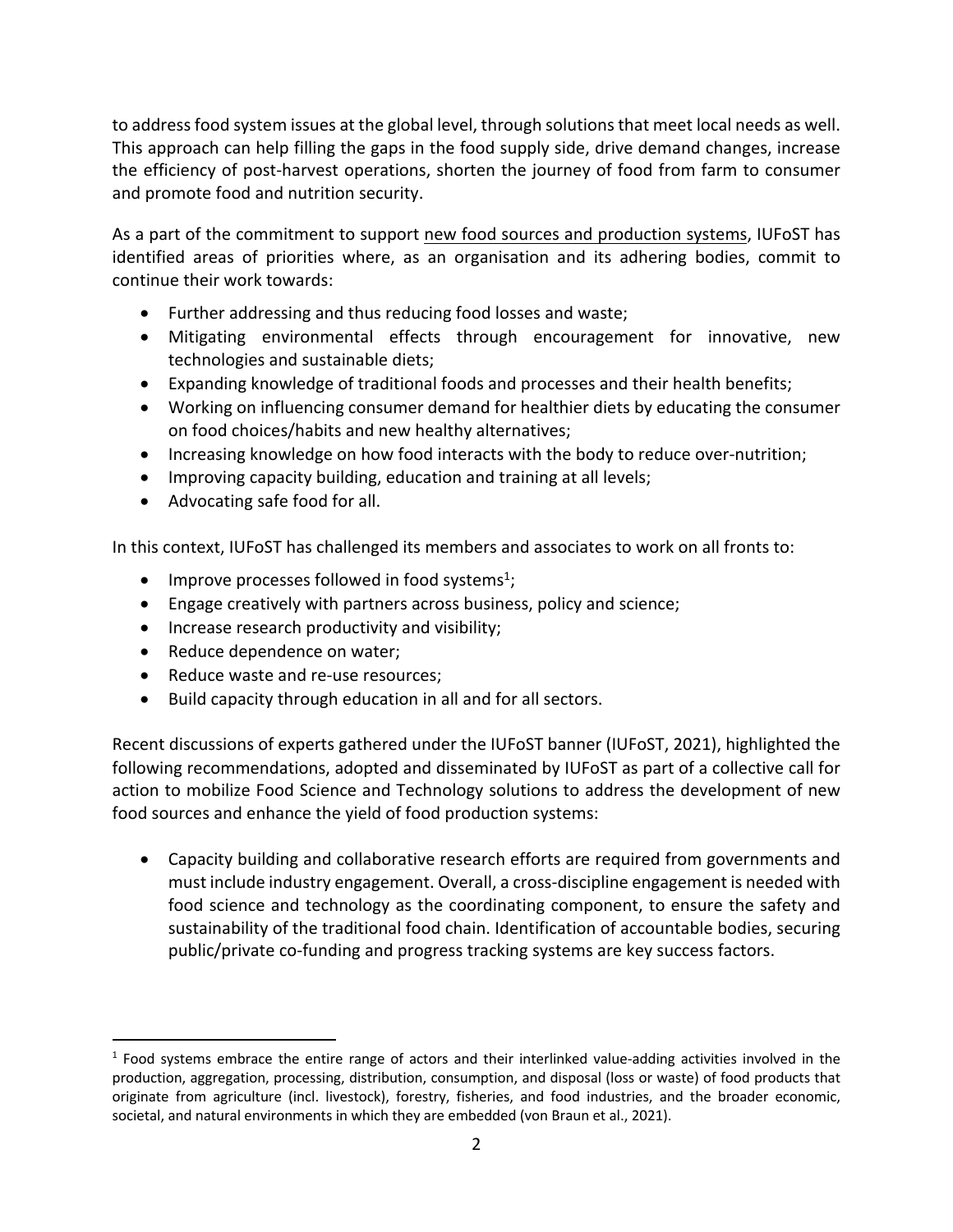- Real food challenges are in handling scarcity: inefficient use of natural resources, small and fragment structures, suboptimal agricultural practices, poor management and lagging food safety and traceability standards. These sectors need greater attention from policy makers. More collaborative work is needed between academia and industry with local governments participation. This is not to replace sustainable agriculture and not to increase the energy requirement per unit of production.
- Robustness of food regulatory systems is a prerequisite to sustainable food and further investments are needed to enhance food control systems globally along with investments in food production systems.
- Bridging the gap between academia and the public (inter-government institution collaborations) and private sector is a key enabler to achieving a sustainable food system.
- Urban agriculture offers untapped potential of food production sources. Optimized energy and water usage can be made available through food science and technology solutions to further support the urban and indoor agriculture environment.
- Improving food safety approaches, including through propagation of risk assessment, hazard surveillance / monitoring, surveillance and investigation, require additional investments through capacity building programs with enhanced collaborative efforts regionally and globally.
- It is important to invest in developing food packaging materials and processes that will extend shelf life of food, reduce waste, and are sustainable, safe, economical and not detrimental to the environment.
- Disruptive technology interventions and other new innovative technologies (3D Printing, High Pressure Processing, etc.) through cutting edge R&D in many food research institutions and academia with capacity building, are important contributors to achieving a sustainable food system.
- Consumer education, together with inter-disciplinary collaborations are needed to start changing consumers' habits to practice sustainable food consumption. Education through communication to all sectors and engagement with consumers, nutritionists, medical fraternity, and the governments continues to be vital. IUFoST's national and regional bodies have demonstrated successful communication vehicles to increase scientific knowledge of facts around food and food safety: experts representing Food Science and Technology in the areas of fortification, food safety, food processing and product development, production and market economy, human nutrition, food engineering, and quality control would work with partners in agriculture, animal breeding, and genetics, livestock processing, social agencies, government regulatory bodies, and UN agencies including CODEX.